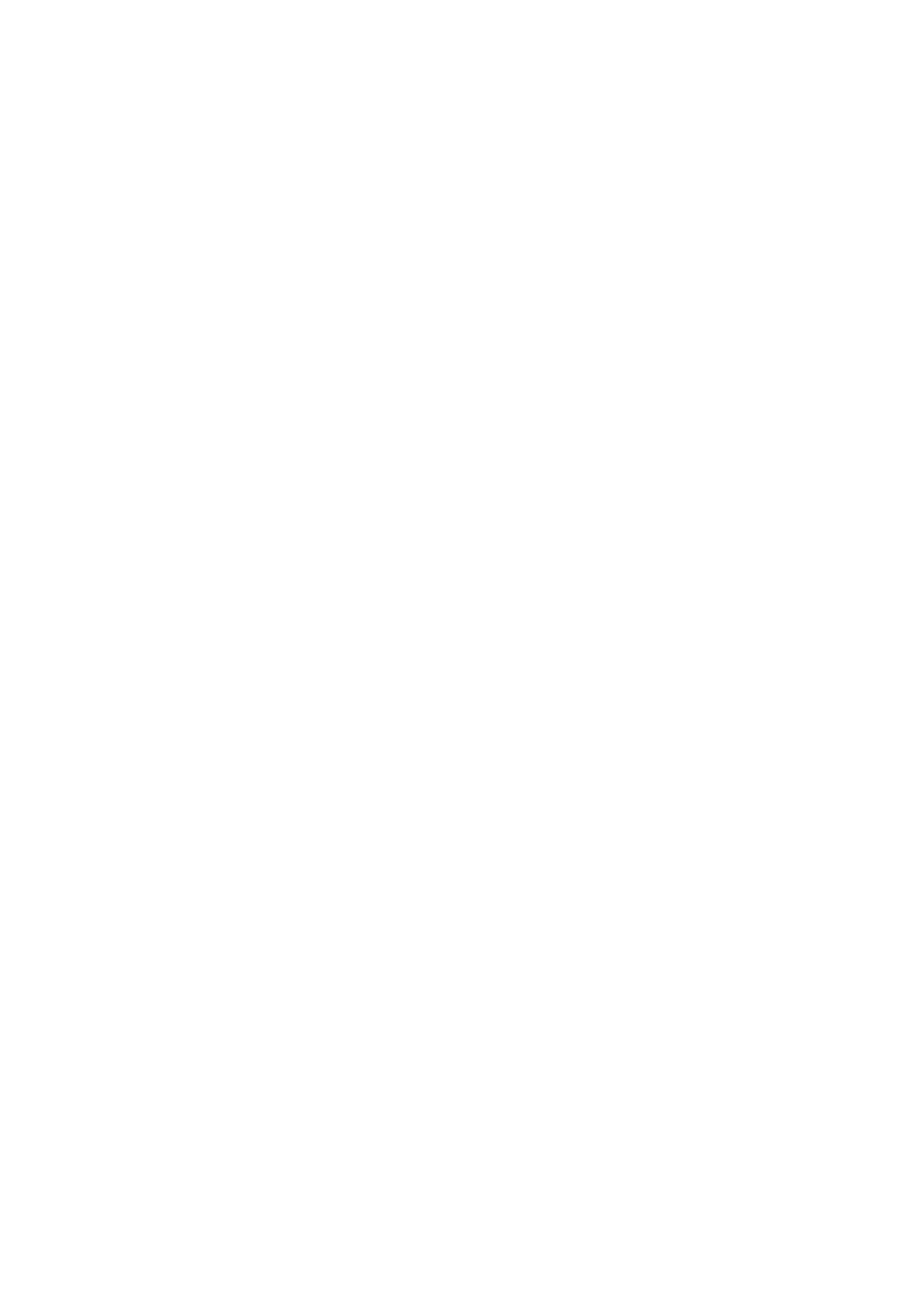## **CONTENTS**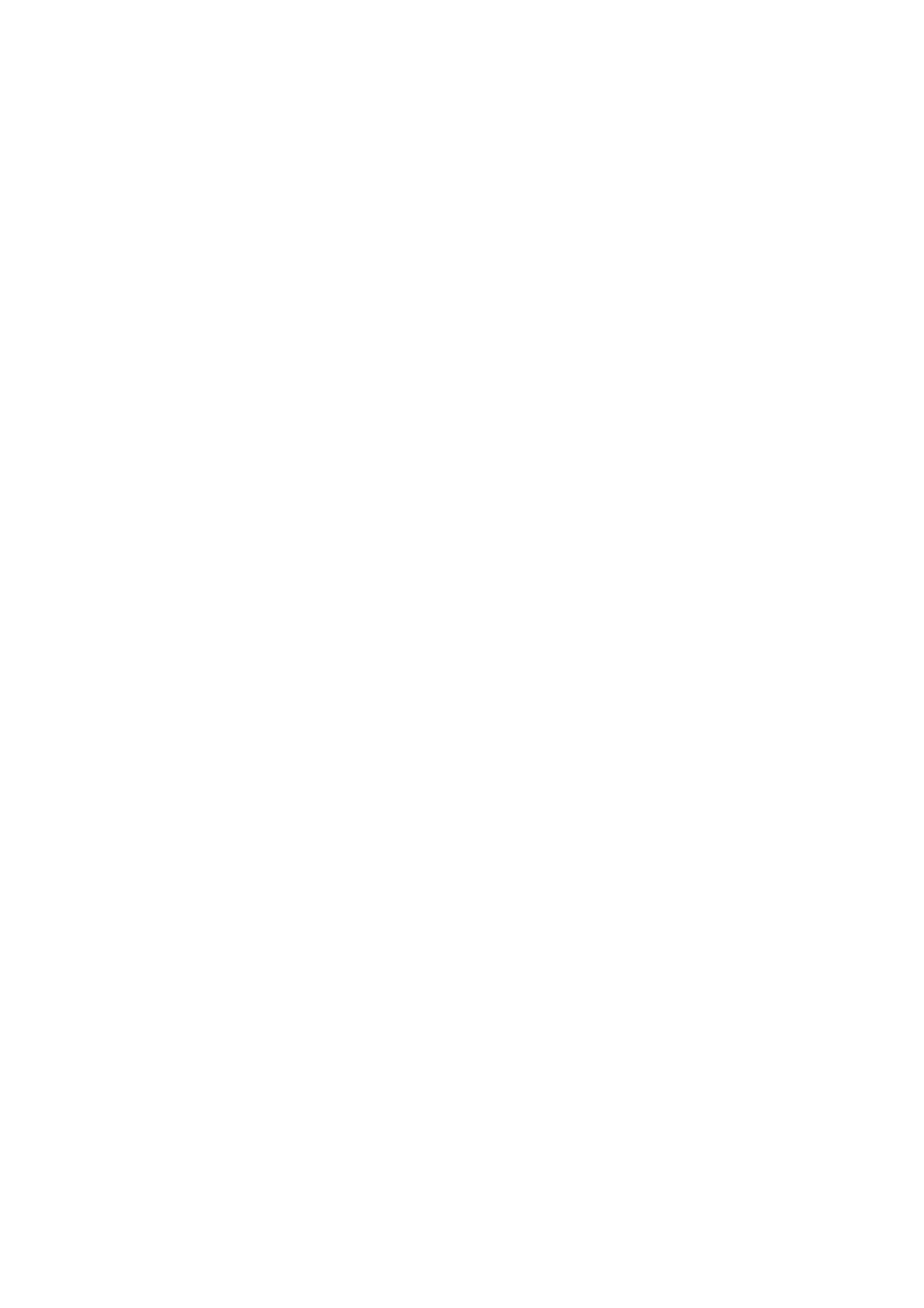## **Highlights**

|                                                      | 31 March 2012      | 31 March 2011      | %      | % change       |
|------------------------------------------------------|--------------------|--------------------|--------|----------------|
|                                                      |                    |                    |        | at constant    |
|                                                      | $\epsilon$ million | $\epsilon$ million | change | exchange rates |
|                                                      |                    |                    |        |                |
| <b>Net sales</b>                                     | 279.3              | 268.4              | 4.0    | 2.4            |
| Contribution margin                                  | 117.0              | 109.2              | 7.1    | 4.6            |
| EBITDA before non-recurring items                    | 71.4               | 69.4               | 2.9    | $-0.1$         |
| <b>EBITDA</b>                                        | 70.1               | 68.6               | 2.2    | $-0.8$         |
| Result from recurring activities                     | 63.8               | 61.6               | 3.4    | 0.2            |
| <b>Operating result</b>                              | 62.4               | 60.8               | 2.7    | $-0.7$         |
| <b>Operating margin (operating result/net sales)</b> | 22.4%              | 22.6%              |        |                |
| Group profit before tax                              | 52.8               | 50.4               | 4.6    | 0.1            |

|          |                    | 31 December        |  |
|----------|--------------------|--------------------|--|
|          | 31 March 2012      | 2011               |  |
|          | $\epsilon$ million | $\epsilon$ million |  |
|          |                    |                    |  |
| Net debt | 589.5              | 636.6              |  |
|          |                    |                    |  |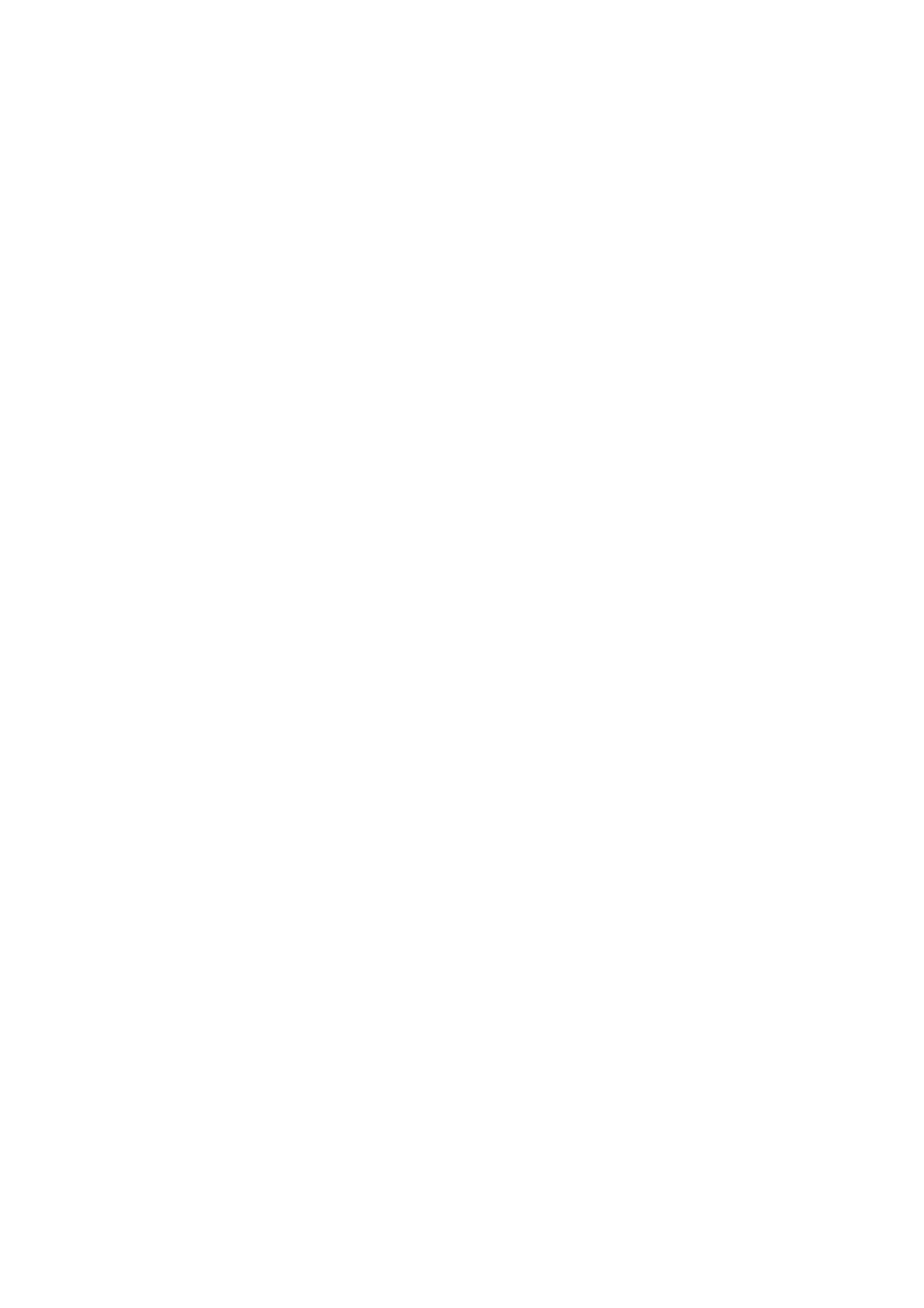## **Corporate officers**

#### **Board of Directors** (1)

| Luca Garavoglia        | Chairman                                                                                                                           |
|------------------------|------------------------------------------------------------------------------------------------------------------------------------|
| Robert Kunze-Concewitz | Managing Director and Chief Executive Officer                                                                                      |
| Paolo Marchesini       | Managing Director and Chief Financial Officer                                                                                      |
| Stefano Saccardi       | <b>Managing Director</b>                                                                                                           |
|                        | and General Counsel and Business Development Officer                                                                               |
| Eugenio Barcellona     | Director and member of the Remuneration and Appointments Committee <sup>(4)</sup>                                                  |
| Enrico Corradi         | Director, member of the Remuneration and Appointments Committee <sup>(4)</sup><br>and member of the Audit Committee <sup>(5)</sup> |
| Karen Guerra           | Director                                                                                                                           |
| Thomas Ingelfinger     | Director, member of the Remuneration and Appointments Committee <sup>(4)</sup><br>and member of the Audit Committee <sup>(5)</sup> |
| Marco P. Perelli-Cippo | Director and member of the Audit Committee <sup>(5)</sup>                                                                          |

#### **Board of Statutory Auditors**<sup>(2)</sup>

| Chairman                 |
|--------------------------|
| <b>Standing Auditor</b>  |
| <b>Standing Auditor</b>  |
| <b>Alternate Auditor</b> |
| Alternate Auditor        |
| <b>Alternate Auditor</b> |
|                          |

#### **Independent auditors**<sup>(3)</sup>

PricewaterhouseCoopers S.p.A.

<sup>(1)</sup> The nine members of the Board of Directors were appointed on 30 April 2010 by the shareholders' meeting and will remain in office for the threeyear period 2010-2012. At the same shareholders' meeting, Luca Garavoglia was appointed Chairman and granted powers in accordance with the law and the Company's articles of association for the three-year period 2010-2012.

The Board of Directors, at a meeting held on the same date, gave Managing Directors Robert Kunze-Concewitz, Paolo Marchesini and Stefano Saccardi the following powers for three years until approval of the 2012 accounts:

- individual signature: powers of ordinary representation and management, within the value or time limits established for each type of function;

- joint signature: powers of representation and management for specific types of function, within the value or time limits deemed to fall outside ordinary activities.

 $^{(2)}$  The Board of Statutory Auditors was appointed on 30 April 2010 by the shareholders' meeting for the three-year period 2010-2012.

<sup>(3)</sup> On 30 April 2010 the shareholders' meeting appointed PricewaterhouseCoopers S.p.A. as its independent auditors for the nine-year period 2010-2018.

 $\frac{(4)(5)}{5}$  The Remuneration and Appointments Committee and the Audit Committee were appointed, for the three year period 2010-2012, by the Board of Directors on 30 April 2010.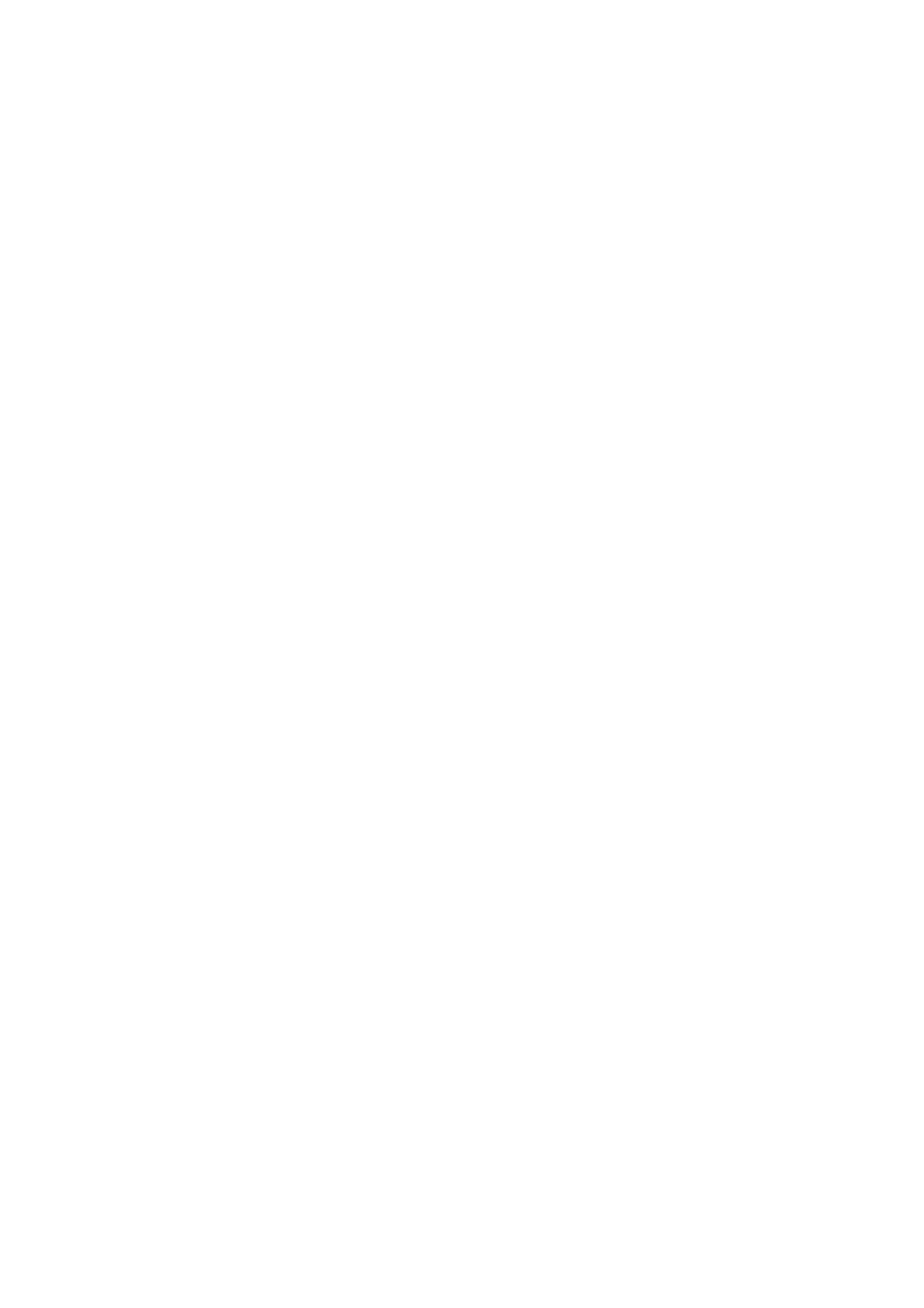## **Interim report on operations**

## **Significant events during the period**

#### Continuation of the process to streamline the Group's structures

As part of the ongoing process to streamline the Group's structure, on 1 January 2012 Rare Breed Distilling LLC and Cabo Wabo LLC were merged into Skyy Spirits LLC, which changed its trading name to Campari America. On the same date, Camargen SRL was also merged into Campari Argentina SA.

The company name of the Russian subsidiary, Vasco (CIS) OOO, was also changed to Campari Rus OOO.

#### New bottling plants

On 23 February 2012, the Group announced an investment plan for the Wild Turkey production site at Lawrenceburg in Kentucky (US), with the aim of bringing in-house the bottling of major Group brands, including Wild Turkey and SKYY, an activity currently performed by third parties.

The investment, to be spread over three years, totals approximately USD 41 million, net of USD 2.4 million in financial incentives from the Kentucky authorities for the creation of new jobs.

The plant's production capacity, which is projected to initially handle up to four million nine-litre cases, will support future demand for Group products in North America and the rest of the world, in response to the growth in Wild Turkey, American Honey, Russell's Reserve, Rare Breed and SKYY Vodka.

The new facility is scheduled to open in the autumn of 2013.

The Group has also decided to build a new plant in Scotland to handle the bottling of Glen Grant whiskies in house. The new line is set to be operational in the second half of 2013, with the investment totalling GBP 4.9 million.

#### Purchase of own shares

From 1 January to 31 March 2012, the Company sold 1,183,545 own shares.

At 31 March 2012, the Parent Company held 2,163,020 own shares, equivalent to 0.4% of the share capital.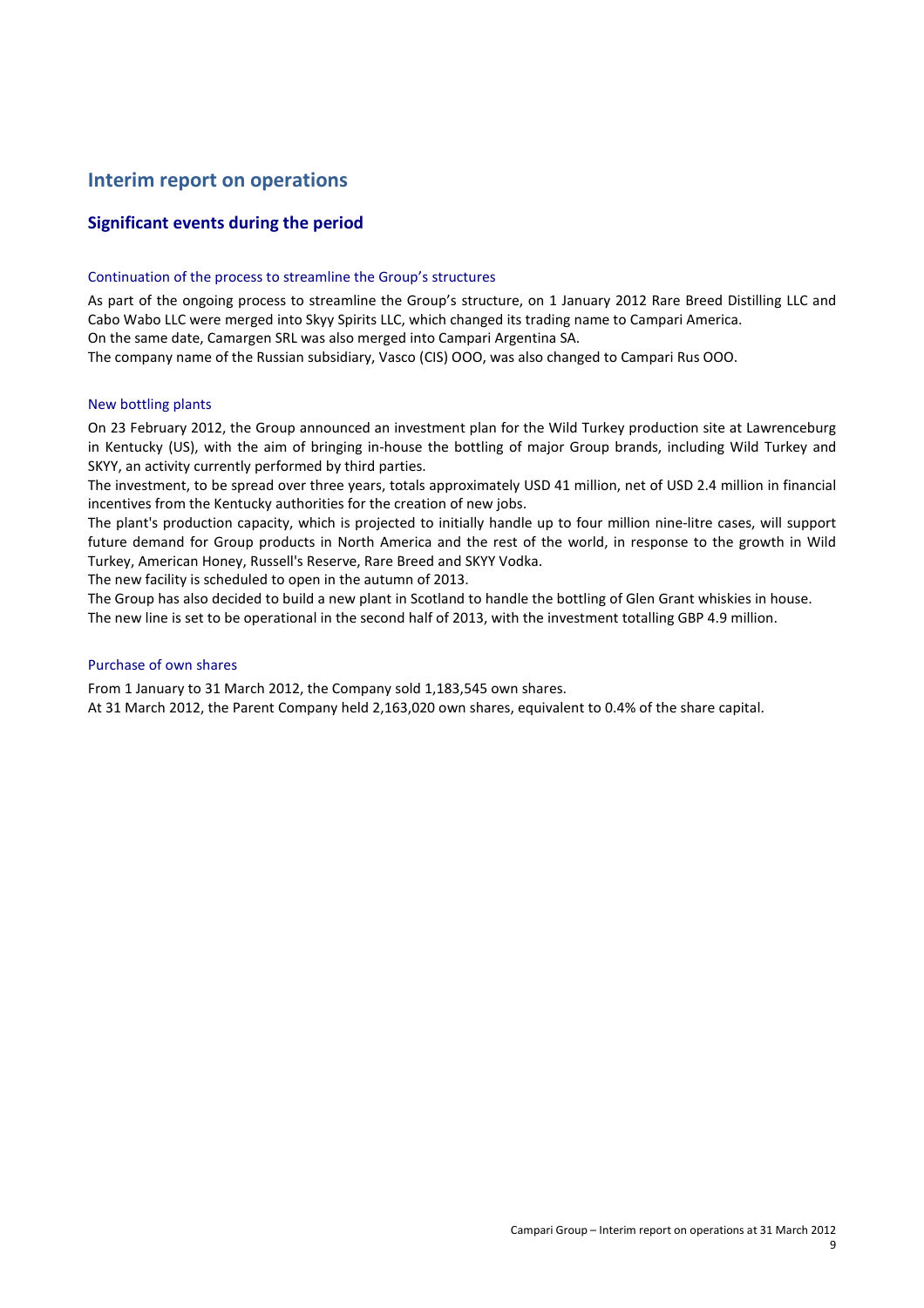#### **Sales performance**

#### Overall performance

Consolidated net sales totalled € 279.3 million in the first quarter of 2012, an increase of 4.0% on the previous year. On a same-structure basis and at constant exchange rates, organic growth was 2.8%. As the following table shows, exchange rate variations had a positive effect of 1.6%; however, the net change in external growth had a negative effect of 0.4%.

|                                        | $\epsilon$ million | % change vs. first quarter of 2011 |
|----------------------------------------|--------------------|------------------------------------|
| Net sales in the first quarter of 2012 | 279.3              |                                    |
| Net sales in the first quarter of 2011 | 268.4              |                                    |
| Total change                           | 10.9               | 4.0%                               |
| of which                               |                    |                                    |
| organic growth                         | 7.5                | 2.8%                               |
| external growth                        | $-1.0$             | $-0.4%$                            |
| exchange rate effect                   | 4.4                | 1,6%                               |
| <b>Total change</b>                    | 10.9               | 4.0%                               |

The following table shows organic growth by quarter, compared with the same period of the previous year, from the first quarter of 2010 to the first quarter of 2012.

| Organic growth - % change | 2012/2011 | 2011/2010 | 2010/2009 |
|---------------------------|-----------|-----------|-----------|
| First quarter             | $+2.8%$   | $+10.5%$  | $+14.5%$  |
| Second quarter            |           | $+13.6%$  | $+4.3%$   |
| Third quarter             |           | $+7.3%$   | +3.7%     |
| Fourth quarter            |           | $+5.2%$   | $+12.0%$  |
| Total for the year        |           | $+8.8%$   | $+8.4%$   |

Although organic growth was 2.8%, sales in the first quarter of 2012 grew less strongly than in the first quarter of 2011, due to a number of incidental factors and the effects of the financial crisis.

First of all, sales in the first quarter of 2012 suffered from a particularly challenging comparison base with the excellent performance in the first quarter of 2011, when organic growth was 10.5% due to exceptionally strong sales of Aperol in Germany and the various positive effects of changes in distribution structures in Russia, Argentina and Australia.

Secondly, sales in Brazil in early 2012 were particularly weak, due to the high level of early ordering in December 2011 in expectation of price increases made in January 2012.

Thirdly, in the context of the Italian credit crunch and to monitor credit risk more closely, the Group substantially reduced a major promotional activity in the traditional sales channel, based on more favourable payment terms and normally carried out in March. This had an unavoidable, significant impact on sales in the final and most important month of the quarter.

Lastly, the current recession has inevitably caused a generalised decline in confidence and consumption, not only in Italy, but also in certain major southern European markets.

Of the Group's key brands, Wild Turkey put in the best performance in the first quarter of this year, with robust double-digit growth, while the SKYY franchise and Aperol also performed well.

External growth had a limited effect overall, with a negative net balance of € 1.0 million (0.4%), due entirely to thirdparty brands, as shown in the table below.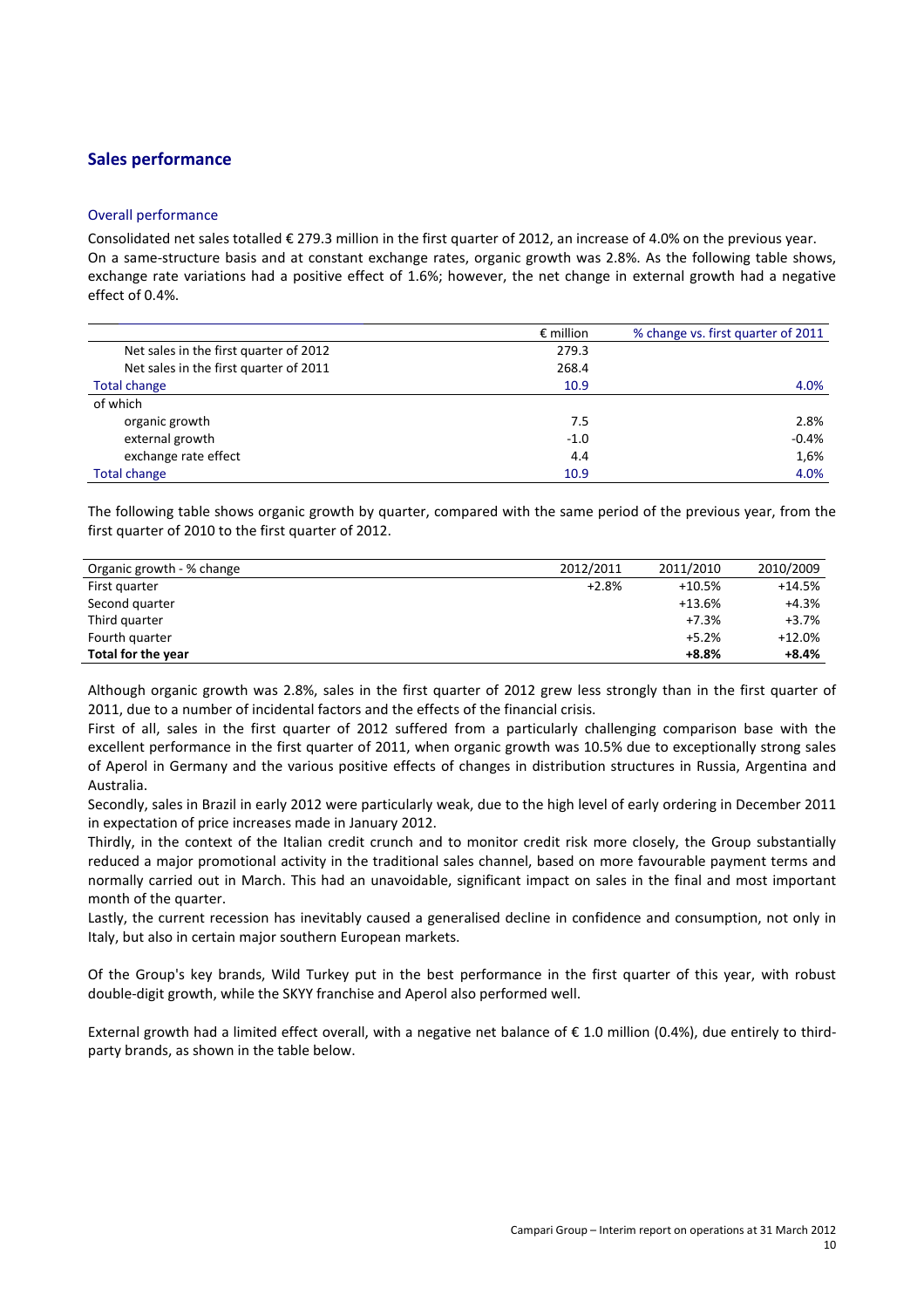| Sales in the first three months of 2012: breakdown of external growth | $\epsilon$ million |
|-----------------------------------------------------------------------|--------------------|
| Third-party brands in Russia (Campari RUS LLC)                        | 1.3                |
| New still wines in Italy                                              | 0.5                |
| Termination of distribution of Cutty Sark in the US                   | $-2.1$             |
| Termination of distribution of other agency brands                    | $-0.8$             |
| Sub-total - third-party brands                                        | $-1.0$             |
|                                                                       |                    |
| Total external growth                                                 | $-1.0$             |

Changes in average exchange rates had a positive effect on sales in the first quarter of 2012 of  $\epsilon$  4.4 million (+1.6%), due to the appreciation against the euro of the US dollar (+4.3%), the Australian dollar (+9.5%) and the Swiss franc (+6.6%). These trends more than offset depreciation in the currencies of the main countries of Central and South America, i.e. Brazil, Argentina and Mexico.

The table below compares the changes in exchange rates for the Group's most important currencies, both as a spot rate at 31 March and as an average figure for the period.

| Exchange rates for the period         | First quarter 2012 | First quarter 2011 | % change |
|---------------------------------------|--------------------|--------------------|----------|
| US\$ $x \in 1$ average for the period | 1.311              | 1.367              | 4.3%     |
| US\$ $x \notin 1$ average at 31 March | 1.336              | 1.421              | 6.4%     |
| BRL $x \in 1$ average for the period  | 2.316              | 2.279              | $-1.6%$  |
| BRL x € 1 at 31 March                 | 2.432              | 2.306              | $-5.2%$  |
| CHF $x \in 1$ average for the period  | 1.208              | 1.287              | 6.6%     |
| CHF $x \in 1$ at 31 March             | 1.205              | 1.301              | 8.0%     |
| CNY $x \in 1$ average for the period  | 8.271              | 8.997              | 8.8%     |
| CNY $x \in 1$ at 31 March             | 8.409              | 9.304              | 10.6%    |
| GBP $x \in 1$ average for the period  | 0.835              | 0.853              | 2.2%     |
| $GBP \times \epsilon 1$ at 31 March   | 0.834              | 0.884              | 6.0%     |
| ARS $x \in 1$ average for the period  | 5.691              | 5.485              | $-3.6%$  |
| ARS x € 1 at 31 March                 | 5.842              | 5.753              | $-1.5%$  |
| AUD $x \in 1$ average for the period  | 1.242              | 1.360              | 9.5%     |
| AUD $x \in 1$ at 31 March             | 1.284              | 1.374              | 7.0%     |
| MXN $x \in 1$ average for the period  | 17.014             | 16.491             | $-3.1%$  |
| $MXN \times \epsilon 1$ at 31 March   | 17.022             | 16.928             | $-0.6%$  |
| RUB $x \in 1$ average for the period  | 39.541             | 40.003             | 1.2%     |
| RUB x € 1 at 31 March                 | 39.295             | 40.285             | 2.5%     |

#### Sales by region

All regions registered a positive performance in the first quarter of 2012, while the Rest of the world and duty free region achieved robust double-digit growth (+36.6%).

|                                 | First quarter 2012 |        |                    | First quarter 2011 |           |  |
|---------------------------------|--------------------|--------|--------------------|--------------------|-----------|--|
|                                 | $\epsilon$ million | %      | $\epsilon$ million | %                  | 2012/2011 |  |
| Italy                           | 101.6              | 36.4%  | 101.1              | 37.7%              | 0.5%      |  |
| Rest of Europe                  | 62.2               | 22.3%  | 61.3               | 22.8%              | 1.4%      |  |
| Americas                        | 85.3               | 30.5%  | 83.9               | 31.3%              | 1.7%      |  |
| Rest of the world and duty free | 30.2               | 10.8%  | 22.1               | 8.2%               | 36.6%     |  |
| <b>Total</b>                    | 279.3              | 100.0% | 268.4              | 100.0%             | 4.0%      |  |

Sales in **Italy** in the first quarter of 2012 totalled € 101.6 million, representing 36.4% of the Group total, with growth of 0.5% compared with the first quarter of 2011.

The following table shows the sales performance in Italy, broken down into four business segments and, for each of these, shows both absolute values and percentage changes, separating the effect of organic growth from changes in structure and the exchange rate effect.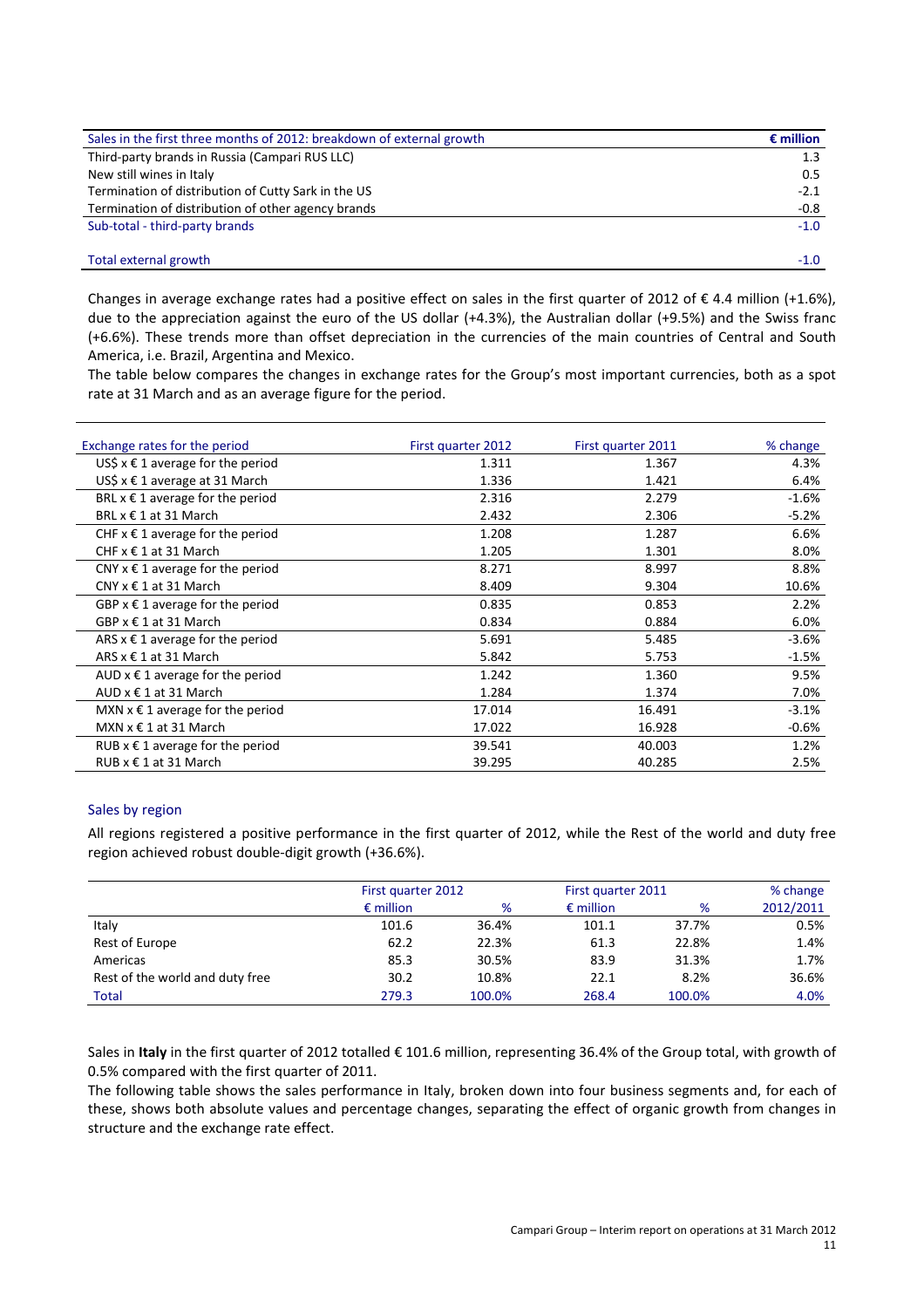| <b>Italy</b>   | First quarter 2012 | First quarter 2011 | Total   | Organic | External | Exchange<br>rate |
|----------------|--------------------|--------------------|---------|---------|----------|------------------|
|                | $\epsilon$ million | $\epsilon$ million | change  | growth  | growth   | effect           |
| <b>Spirits</b> | 69.8               | 69.8               | $0.0\%$ | 0.3%    | $-0.2%$  | 0.0%             |
| Wines          | 6.2                | 6.4                | $-3.3%$ | $-9.5%$ | 6.2%     | 0.0%             |
| Soft drinks    | 25.6               | 24.9               | 2.8%    | 2.8%    | 0.0%     | 0.0%             |
| <b>Total</b>   | 101.6              | 101.1              | 0.5%    | 0.3%    | 0.2%     | 0.0%             |

Generally speaking, sales in **Italy** in the first quarter of this year were largely flat, which is a satisfactory result given the current macroeconomic situation in the country, as pointed out above.

Organic growth was 0.3% in the first quarter of 2012, compared with a contraction of 2.9% on a same-structure basis in the first quarter of last year.

Sales of **spirits**, specifically, were in line with the first quarter of last year, with organic growth of 0.3% and negative external growth of 0.2%.

Among the core brands, Aperol (+7.3%) and Campari (+4.8%) performed well, while growth in Aperol Spritz, launched at the start of 2011, was extremely positive (+18.7%). Sales of Campari Soda were down (-6.4%), as were sales of all the other brands. The slight negative change in external growth was due to the discontinuation of distribution of Russian Standard vodka.

Sales of **wines** contracted by 3.3%, due to a 9.5% downturn in organic growth, which was offset by external growth of 6.2%. This reflected the positive impact of new major agreements for marketing third-party still wine brands.

The negative organic growth was attributable to both the Cinzano brand, which is not a concern since this is seasonally a quarter of low sales of sparkling wines, and Sella & Mosca wines, which have suffered from the sharp contraction in the restaurant channel.

**Soft drinks** closed the quarter with growth of 2.8%, due to a modest but significant positive signal in sales of Crodino (+1.0%), and a good result for the Lemonsoda drinks range (+9.2%); it was also supported by successful product innovation and favourable weather conditions.

There was no activity in the **other sales** segment in Italy during the quarter.

In the rest of **Europe**, sales totalled € 62.2 million in the first quarter of 2012, up 1.4% compared with the same quarter a year previously, which was attributable to external growth (+1.6%) and the exchange rate effect (+0.8%). There was a slight contraction in organic growth in the period (-1.0%). However, the region overall had a very challenging basis for comparison, since organic growth was 32.2% in the first quarter of 2011.

Of the key markets, Germany saw growth of 2.0% (organic: +1.9%), while Russia contracted by 8.7% (organic: -23.0%). Sales in Switzerland and Austria were very good, with respective increases of 27.5% (organic: 28.0%) and 28.9% (total and organic).

With regard to the important Russian market, the transition from third-party distributors to an in-house marketing structure has been taking place gradually, partly during 2011 and partly - for the core brands – since 1 January 2012. There were therefore two different situations: sales in the first quarter of 2011 were extremely high, as both thirdparty distributors had stepped up their orders in view of the imminent discontinuation of the distribution agreement; Group sales in the first quarter 2012, by contrast, were affected by the seasonal sales drive carried out by distributors in the market in the final part of 2011.

| <b>Rest of Europe</b> | First quarter 2012 | First quarter 2011 | <b>Total</b> | Organic  | External | Exchange<br>rate |
|-----------------------|--------------------|--------------------|--------------|----------|----------|------------------|
|                       | $\epsilon$ million | $\epsilon$ million | change       | growth   | growth   | effect           |
| <b>Spirits</b>        | 41.3               | 39.8               | 4.0%         | 3.3%     | $-0.1%$  | 0.8%             |
| Wines                 | 18.2               | 19.8               | $-8.0\%$     | $-10.3%$ | 1.7%     | 0.7%             |
| Soft drinks           | 1.2                | 0.9                | 30.4%        | 27.2%    | 0.0%     | 3.1%             |
| Other sales           | 1.5                | 0.9                | 64.4%        | $-10.5%$ | 74.2%    | 0.7%             |
| Total                 | 62.2               | 61.3               | 1.4 %        | $-1.0%$  | 1.6%     | 0.8%             |

In terms of business area, **spirits** posted overall sales growth of 4.0%, including organic growth of 3.3% and a positive exchange rate effect of 0.8% (mainly due to appreciation of the Swiss franc).

Among the Group brands, nearly all the core brands (Aperol, SKYY Vodka, Ouzo, Cynar and Old Smuggler) registered positive organic growth, with the important exceptions of Campari, which saw its sales decline on the key German market, and Frangelico, which contracted sharply in Spain. Among the third-party brands, Liquor 43 performed well in Germany.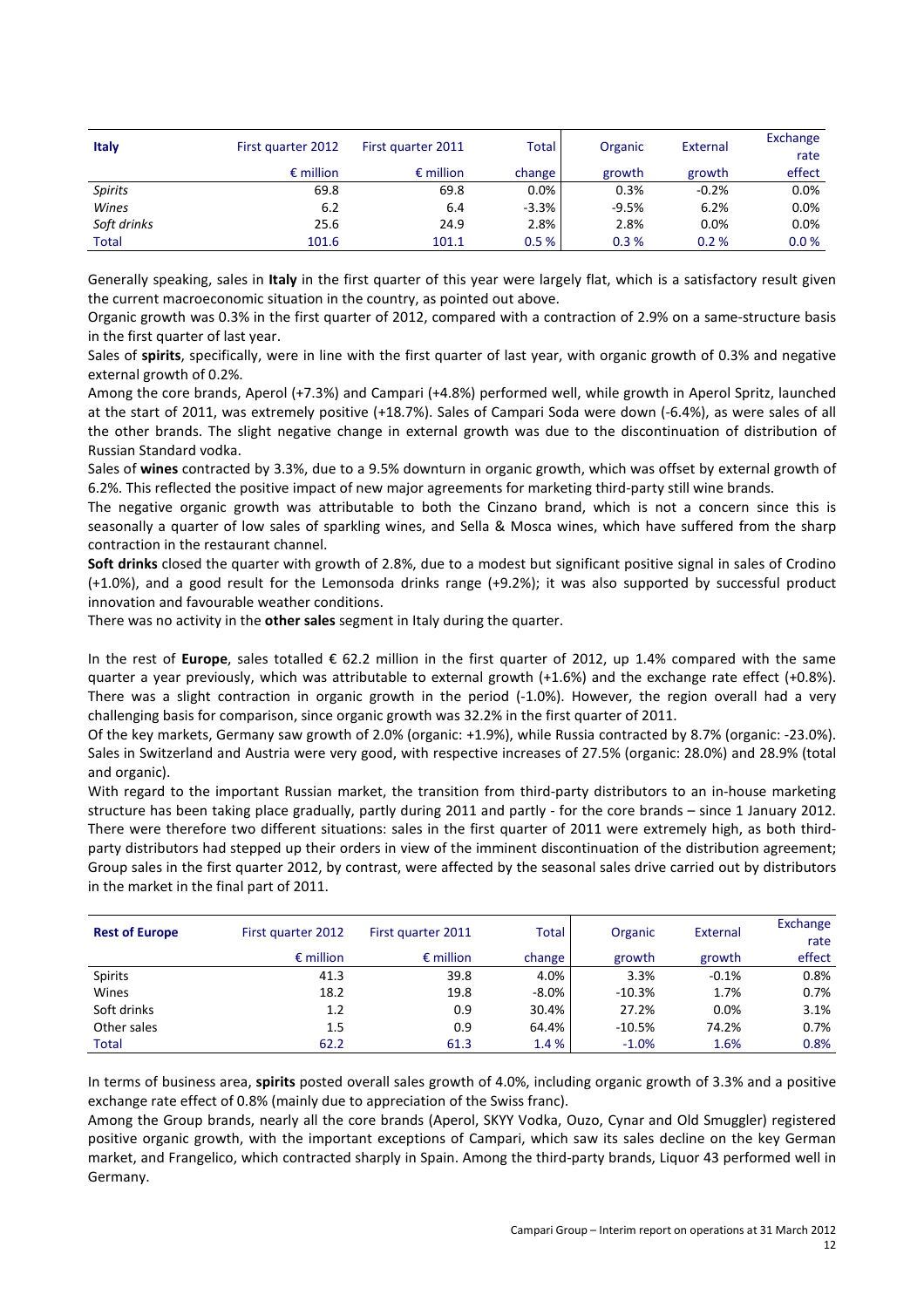In **wines**, meanwhile, sales contracted by 8.0% overall (-10.3% on a same-structure basis and at constant exchange rates), mainly reflecting a steep drop in sales of Cinzano (Vermouth and sparkling wines) and of Mondoro in Russia, which was mentioned in the first part of this section.

Among the very positive results in the quarter, the double-digit growth achieved by Cinzano sparkling wines in Germany was particularly strong.

The organic decline was partially offset by external growth of 1.7% and a modest positive exchange rate effect of 0.7%. External growth was due to sales of third-party brands by Campari Rus LLC in Russia (only consolidated from the beginning of March in 2011).

The **soft drinks** segment, while limited in size in this region, achieved growth of 30.4%, due to the launch of the Lemonsoda range in Switzerland and Austria.

The **other sales** segment, which is equally small, saw growth of 64.4% in Europe, mainly due to third-party products sold in Russia, which are in this segment because they cannot be included in the Group's three other businesses.

Sales in the **Americas** totalled € 85.3 million, growing by 1.7% overall compared with the first quarter of 2011.

| <b>Americas</b> | First quarter 2012 | First quarter 2011 | <b>Total</b> | Organic | External | Exchange |
|-----------------|--------------------|--------------------|--------------|---------|----------|----------|
|                 |                    |                    |              |         |          | rate     |
|                 | $\epsilon$ million | $\epsilon$ million | change       | growth  | growth   | effect   |
| <b>Spirits</b>  | 80,1               | 78,5               | 2,0%         | 2,2%    | $-2.7%$  | 2,5%     |
| Wines           | 4,2                | 4,7                | $-9,8%$      | $-5,0%$ | $-2,6%$  | $-2,2%$  |
| Other sales     | 1,0                | 0,7                | 37,5%        | 37.9%   | 0.0%     | $-0.5%$  |
| <b>Total</b>    | 85,3               | 83,9               | 1,7%         | 2.1%    | $-2.6%$  | 2,2%     |

As the table above shows, around 94% of sales in this region are in spirits.

To provide a more detailed analysis of the region, including by business area, it is considered more efficient to provide the figures for the two main markets (US and Brazil) and the additional region of other countries on the American continent by way of the following two tables.

|                       | First quarter 2012 |        | First quarter 2011 | % change |           |
|-----------------------|--------------------|--------|--------------------|----------|-----------|
|                       | $\epsilon$ million | %      | $\epsilon$ million | %        | 2012/2011 |
| US                    | 57.6               | 67.5%  | 54.4               | 64.8%    | 5.9%      |
| <b>Brazil</b>         | 11.7               | 13.8%  | 17.5               | 20.9%    | $-33.0%$  |
| Other countries       | 16.0               | 18.7%  | 12.0               | 14.3%    | 32.9%     |
| <b>Total Americas</b> | 85.3               | 100.0% | 83.9               | 100.0%   | 1.7%      |

| Breakdown of % change | Total    | Organic growth |         | External growth Exchange rate effect |
|-----------------------|----------|----------------|---------|--------------------------------------|
| US                    | 5.9%     | 5.4%           | $-3.8%$ | 4.3%                                 |
| <b>Brazil</b>         | $-33.0%$ | $-31.9%$       | 0.0%    | $-1.1%$                              |
| Other countries       | 32.9%    | 36.9%          | $-1.4%$ | $-2.6%$                              |
| <b>Total Americas</b> | 1.7%     | 2.1%           | $-2.6%$ | 2.2%                                 |

The **US**, which represented 67.5% of total sales on the American continent in the quarter and more than 20% of the Group total, registered total growth of 5.9% and organic growth of 5.4%. Again, the comparison with the first quarter of 2011 was particularly challenging since the US registered excellent organic growth of 9.5% in this period.

The positive performance achieved on this market is attributable to strong results from the key brands, i.e. the Wild Turkey franchise (+9.6%, with an outstanding performance by American Honey) and the SKYY brand (+4.5%). The other brands for which the US market is key, i.e. Carolans (+28.95), Espolon (+44.9%) and Campari (+24.7%), also did well in the reporting period; however, sales of Frangelico (-13.7%) and Cabo Wabo (-5.5%) contracted, although Cabo Wabo registered positive depletions.

Of the key brands distributed by third parties, Suntory and Flor de Cana had a positive quarter, while sales of Bowmore were down.

External growth was negative at -3.8%, due to the discontinuation of distribution of Cutty Sark in June 2011, while the appreciation in the US dollar had a positive effect of 4.3% on first-quarter sales.

Sales in **Brazil** in the first quarter of 2012 contracted sharply on the previous year, by 31.9% at constant exchange rates and by 33.3% at actual exchange rates (due to a slight depreciation of 1.1% in the Brazilian real).

As a result, the relative contribution of sales in this region fell to 13.8% of the total for the American continent and to just over 4% of the Group total. The first quarter of 2011 also saw a contraction in organic sales, but this was limited to -8.7%.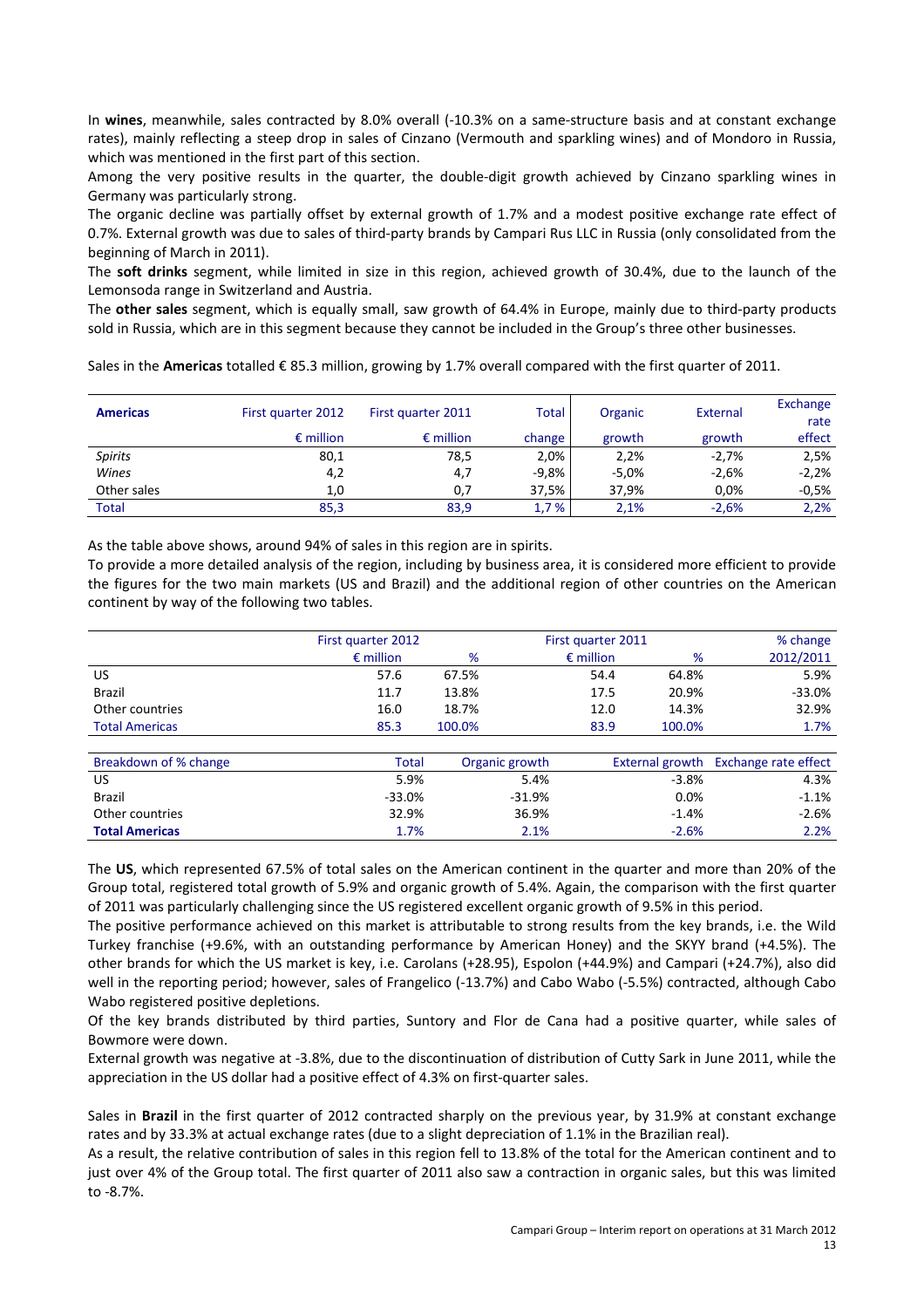With the sole exception of SKYY Vodka, the downturn in 2012 affected the sales of all the core brands. This general trend (in a quarter that is, however, of little significance for the Brazilian market) was mainly due to strong early purchasing by distributors in December, in anticipation of the price increases that came into effect in January. However, the sales situation was also influenced by cooling consumption, related to a clear slowdown in the country's

The **sales of other countries on the American continent**, however, continued to show a positive trend overall, rising by 32.9% in total in the quarter, with organic growth at 36.9%.

growth.

This growth was attributable to the three key markets of Argentina, Canada and Mexico, but the contribution of countries for which the outlook is interesting, such as Peru and Chile, is becoming substantial.

In Argentina, Campari and Old Smuggler registered strong growth of 56.5% and 57.7% respectively. The local brands acquired by the Group in 2011 also performed well, while Cinzano saw a slight sales contraction (-4.5%).

The quarterly performance in Canada was very positive; this growth was entirely due to the Group's two core brands in this market, SKYY Vodka and Carolans, while growth in Mexico continued to be driven by excellent growth in the SKYY Blue ready-to-drink product.

The slight negative change in external growth in this sub-region (-1.4%) was caused by discontinuation of third-party brand distribution in Argentina, while the negative exchange rate effect (-2.6%) was due to the depreciation of the Argentine peso and the Mexican peso.

Although the **rest of the world and duty free** region remains small in comparison to the other regions, it continued to systematically increase its share of total Group sales: in the first quarter of 2012, it accounted for 10.8% of this total, compared with 8.2% in the first quarter of 2011.

Sales growth in the period totalled 36.6% and, stripping out a strong positive exchange rate effect of 9.4% (due to appreciation of the Australian dollar), organic growth was still strong at 27.2%.

The region had also achieved robust organic growth in double digits in the first quarter of 2011 (+44.9%).

All five key markets in the region (in order: Australia, Japan, the duty free channel, China and South Africa) registered double-digit growth in 2012.

At business area level, only spirits and wines were material in this region, as shown in the following table.

| <b>Rest of the world</b> | First quarter 2012 | First quarter 2011 | <b>Total</b> | Organic  | External | Exchange<br>rate |
|--------------------------|--------------------|--------------------|--------------|----------|----------|------------------|
| and duty free            | $\epsilon$ million | $\epsilon$ million | change       | growth   | growth   | effect           |
| <b>Spirits</b>           | 26.2               | 18.5               | 42.0%        | 32.2%    | 0.0%     | 9.8%             |
| Wines                    | 3.8                | 3.4                | 10.9%        | 3.2%     | 0.0%     | 7.7%             |
| Soft drinks              | 0.1                | 0.0                | 59.0%        | 59.0%    | 0.0%     | 0.0%             |
| Other sales              | 0.2                | 0.2                | $-19.5%$     | $-24.5%$ | 0.0%     | 5.0%             |
| <b>Total</b>             | 30.2               | 22.1               | 36.6 %       | 27.2%    | 0.0%     | 9.4%             |

Sales of **spirits** increased by 42.0%, and by 32.2% excluding the positive exchange rate effect. This strong growth was mainly due to the Australian market (which registered organic growth of 27.4%), and the excellent result achieved by the entire Wild Turkey franchise, and particularly ready-to-drink products. However, Campari, SKYY Vodka, Frangelico and Aperol also made significant contributions.

Growth in **wines** was much lower, at +10.9% at actual exchange rates and +3.2% at constant exchange rates.

The main brand, Riccadonna, closed the quarter broadly in line with the previous year, with strong growth in Australia balanced out by a contraction in New Zealand. Growth in this segment mainly resulted from good sales of Cinzano sparkling wines (in China and in the duty free channel) and of Sella & Mosca wines (again in China and in Japan).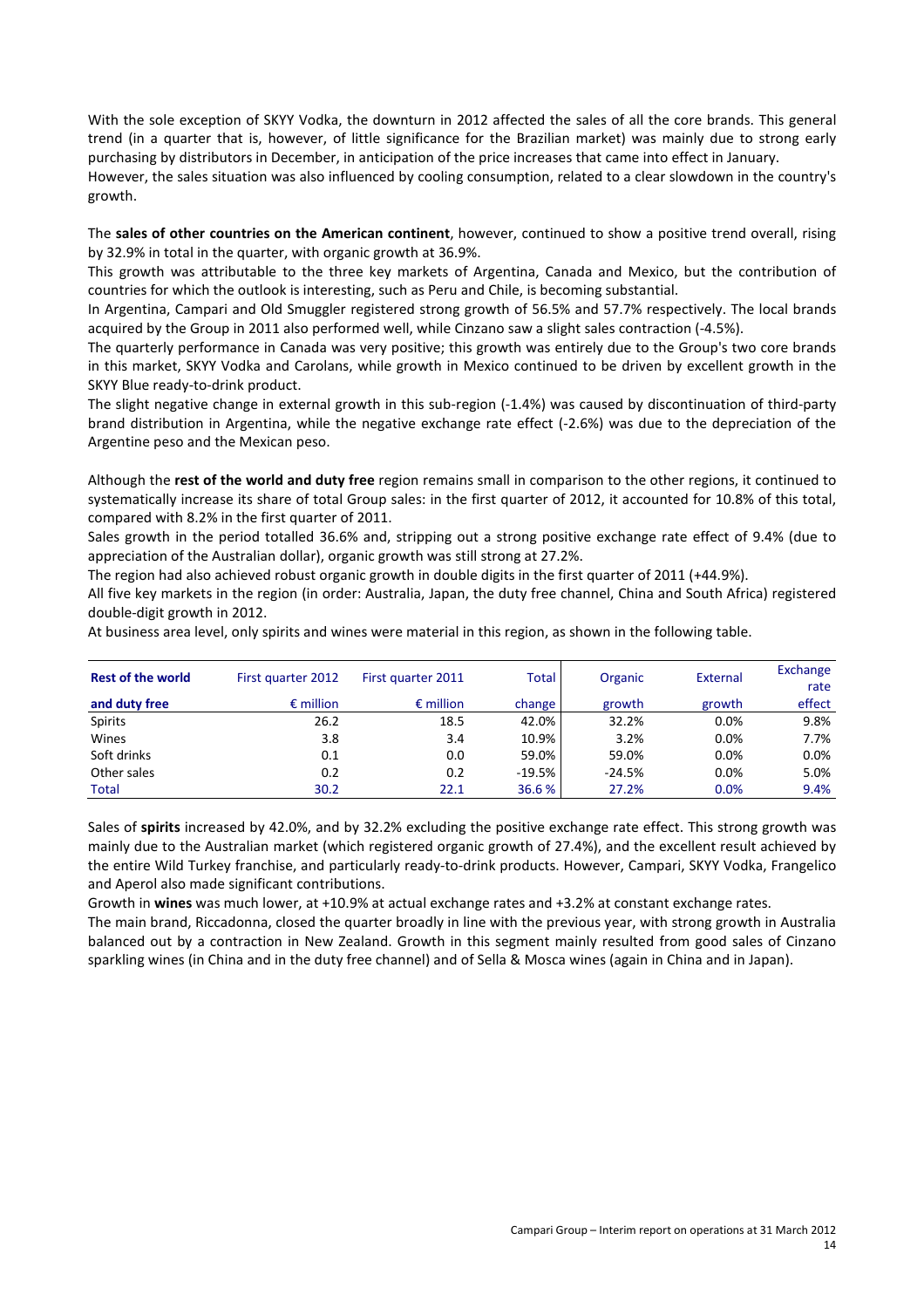#### Consolidated sales by business area and by key brand

The Group's positive sales performance of +4.0% in total for the first quarter of 2012 is attributable to growth in spirits (5.3%) and soft drinks (3.9%), while wines saw a contraction of 5.5%. The two tables below show changes in sales by business area and a breakdown of the overall change in each business area by organic growth, external growth and the effect of exchange rate movements.

|                |                    | 1 January - 31 March 2012 |                    | 1 January - 31 March 2011 |           |  |
|----------------|--------------------|---------------------------|--------------------|---------------------------|-----------|--|
|                | $\epsilon$ million | %                         | $\epsilon$ million | %                         | 2012/2011 |  |
| <b>Spirits</b> | 217.4              | 77.9%                     | 206.5              | 76.9%                     | 5.3%      |  |
| Wines          | 32.4               | 11.6%                     | 34.3               | 12.8%                     | $-5.5%$   |  |
| Soft drinks    | 26.9               | 9.6%                      | 25.9               | 9.6%                      | 3.9%      |  |
| Other sales    | 2.6                | 0.9%                      | 1.8                | 0.7%                      | 44.3%     |  |
| <b>Total</b>   | 279.3              | 100.0%                    | 268.4              | 100.0%                    | 4.0%      |  |

|                       |         |                |                        | Exchange rate |
|-----------------------|---------|----------------|------------------------|---------------|
| Breakdown of % change | Total   | Organic growth | <b>External growth</b> | effect        |
| Spirits               | 5.3%    | 4.4%           | $-1.1%$                | 2.0%          |
| Wines                 | $-5.5%$ | $-8.1%$        | 1.8%                   | 0.8%          |
| Soft drinks           | 3.9%    | 3.8%           | 0.0%                   | 0.1%          |
| Other sales           | 44.3%   | 6.9%           | 36.7%                  | 0.7%          |
| <b>Total</b>          | 4.0%    | 2.8%           | $-0.4%$                | 1.6%          |

#### Spirits

Sales of spirits totalled  $\epsilon$  217.4 million. The increase of 5.3% was due to organic growth of 4.4% and a positive exchange rate effect of 2.0%, whereas external growth had a negative effect of 1.1% (mainly due to the discontinuation of distribution of Cutty Sark in the US).

In addition to the previous comment on the sales performance of the key brands in each region, the following is a **summary of the trend in consolidated net sales of the key brands** in the first quarter of 2012.

| Group spirit brands                              | Change at               | Change at             |
|--------------------------------------------------|-------------------------|-----------------------|
| Q1 sales in 2012 vs. Q1 sales in 2011            | constant exchange rates | actual exchange rates |
| Campari                                          | 0.9%                    | 1.4%                  |
| SKYY Vodka (including the infusion range)        | 8.9%                    | 12.9%                 |
| Aperol (excluding Aperol Spritz)                 | 7.4%                    | 7.7%                  |
| <b>Aperol Spritz</b>                             | 32.4%                   | 32.4%                 |
| Campari Soda                                     | $-6.3%$                 | $-6.3%$               |
| <b>Wild Turkey franchise</b>                     | 24.0%                   | 32.7%                 |
| of which Wild Turkey core brand                  | 8.4%                    | 15.2%                 |
| of which Wild Turkey ready-to-drink              | 41.2%                   | 54.6%                 |
| of which American Honey                          | 49.0%                   | 57.2%                 |
| Brazilian brands (Old Eight, Drury's and Dreher) | $-37.5%$                | $-38.4%$              |
| <b>Former C&amp;C brands</b>                     | 4.1%                    | 8.0%                  |
| of which Carolans                                | 23.9%                   | 28.6%                 |
| of which Frangelico                              | $-10.1%$                | $-6.7%$               |
| <b>GlenGrant</b>                                 | 1.3%                    | 2.3%                  |
| <b>Old Smuggler</b>                              | 40.0%                   | 38.7%                 |
| Ouzo12                                           | 0.1%                    | 0.5%                  |
| Cynar                                            | $-14.1%$                | $-13.5%$              |
| Cabo Wabo                                        | $-6.6%$                 | $-2.7%$               |
| <b>Espolon</b>                                   | 56.2%                   | 62.4%                 |
| <b>X-Rated Fusion Liqueur</b>                    | 17.9%                   | 22.7%                 |

Meanwhile, the third-party spirit brands distributed by the Group registered total organic growth of 8.7% at constant exchange rates and on a same-structure basis compared to the year before, and 9.3% at actual exchange rates and on a same-structure basis. In absolute terms, growth was only 1.2% in this segment, due to the negative impact of discontinued distribution agreements, mainly for Cutty Sark.

The main brands registered the following trends (organic changes at constant exchange rates):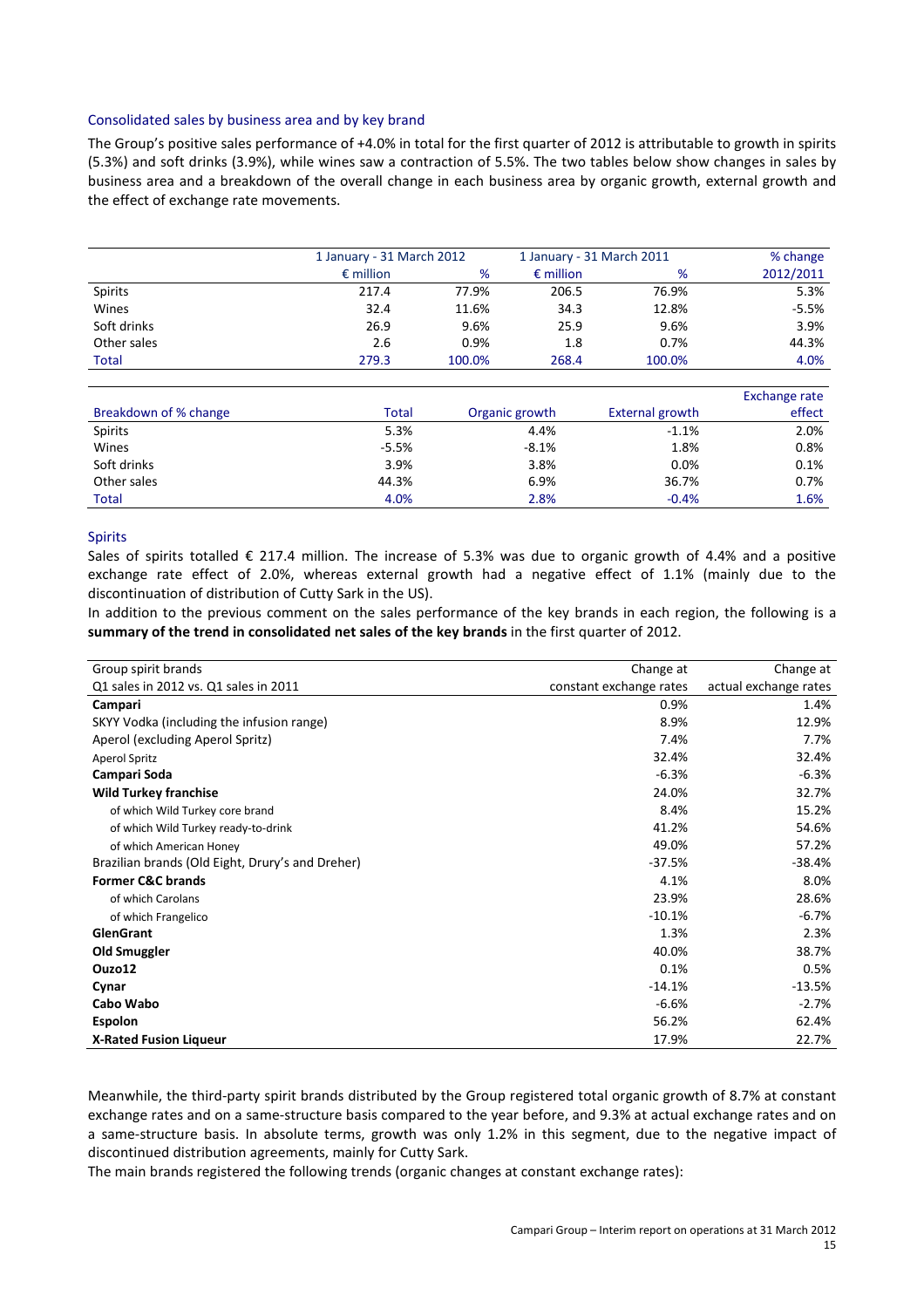| Third-party spirit brands             | Change at         | Change at       |
|---------------------------------------|-------------------|-----------------|
|                                       | constant exchange | actual exchange |
| Q1 sales in 2012 vs. Q1 sales in 2011 | rates             | rates           |
| Jack Daniel's                         | 7.7%              | 7.5%            |
| Jägermeister                          | 3.4%              | 3.4%            |
| Bowmore                               | $-17.5%$          | $-15.0\%$       |
| Suntory brand                         | 23.5%             | 27.9%           |
| Licor 43                              | 38.0%             | 38.2%           |
| <b>Russian Standard</b>               | 7.1%              | 7.6%            |

#### Wines

In the first quarter of 2012, sales of wines were € 32.4 million, down 5.5% compared with the first quarter of last year. On a same-structure basis and at constant exchange rates compared with the previous year, the sales contraction was more pronounced (-8.1%), since exchange rates had a positive effect in the quarter (+0.8%), as did external growth (+1.8%); the latter result was due to new third-party still wine distribution agreements in the Italian market and to the portfolio of third-party wines distributed in Russia.

The following is a **summary** of the **consolidated sales performance of the key brands**:

| Group wine brands                     | Change at         | Change at       |
|---------------------------------------|-------------------|-----------------|
|                                       | constant exchange | actual exchange |
| Q1 sales in 2012 vs. Q1 sales in 2011 | rates             | rates           |
| <b>Cinzano sparkling wines</b>        | 3.2%              | 3.8%            |
| Cinzano vermouth                      | $-24.0%$          | $-24.0%$        |
| Riccadonna                            | 7.7%              | 13.9%           |
| <b>Mondoro</b>                        | $-31.3%$          | $-30.5%$        |
| Sella & Mosca                         | 8.5%              | 8.9%            |
| Odessa                                | 8.8%              | 12.2%           |

In wines, the agency brands, which still account for only 4.7% of total sales in the segment, registered organic growth of 3.2% in the first quarter. The strategy of growth, including by expanding the portfolio to include new third-party brands for distribution, also led to the conclusion of major new contracts for 2012: external growth in third-party wines was 71.6% in the reporting period.

#### *Soft drinks*

In the first quarter of 2012, sales of soft drinks totalled € 26.9 million, up 3.9% compared with the first quarter of 2011 (3.8% stripping out a marginally positive exchange rate effect).

The following is a summary of the key brand trends.

| Group soft drink brands               | Change at         | Change at       |
|---------------------------------------|-------------------|-----------------|
|                                       | constant exchange | actual exchange |
| Q1 sales in 2012 vs. Q1 sales in 2011 | rates             | rates           |
| Crodino                               | 1.2%              | 1.3%            |
| Lemonsoda drinks range                | 12.4%             | 12.6%           |
| Mineral waters and other drinks       | $-20.3%$          | $-20.3%$        |

#### *Other sales*

The other sales segment, which is marginal since it represents less than 1.0% of total Group sales, grew by 44.3% in the first quarter of 2012.

From March 2011, following the acquisition of Vasco (CIS) OOO (now Campari Rus LLC) in Russia, in addition to the sale of raw materials and semi-finished goods to third parties and co-packing activities on behalf of third parties, this segment also includes the sale of finished products that do not fall into the product categories that represent the Group's core business (spirits, wines and soft drinks). The growth in this segment in the first quarter of 2012 was due to strong external growth in January and February 2012.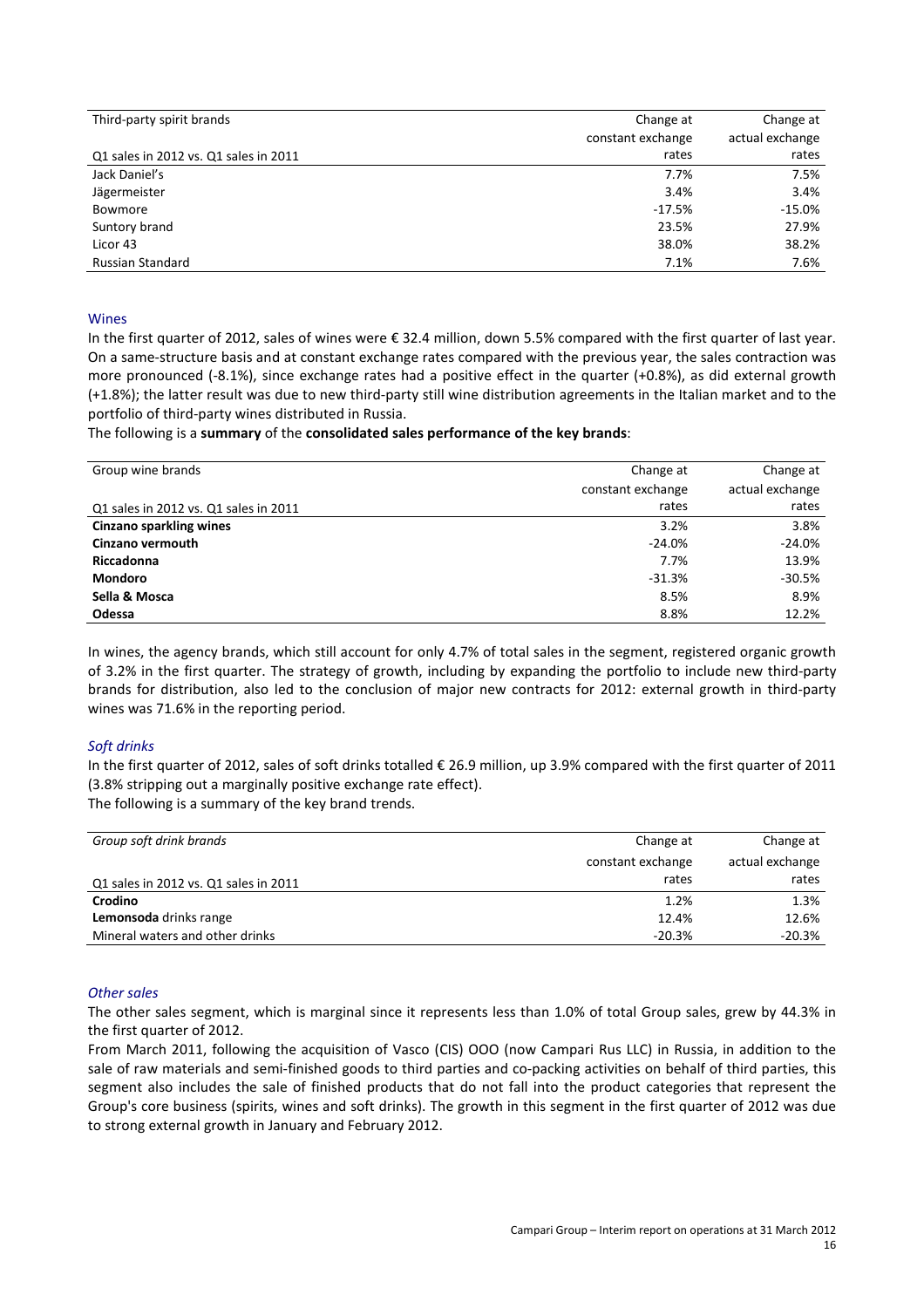#### **Income statement**

The Group's operating performance improved in the first quarter of 2012 in terms of both sales and all profit indicators. This growth was, however, relatively small but in line with forecasts, which were aimed at correctly valuing the particularly challenging comparison with the 2011 quarter and the difficult macroeconomic context in some key regions.

Year on year, the operating result grew by 2.7% in total. Organic growth, excluding changes in structure (-3.1%) and exchange rates (+3.3%), was 2.4%.

|                                                | 31 March 2012      |         | 31 March 2011      |         | Change |
|------------------------------------------------|--------------------|---------|--------------------|---------|--------|
|                                                | $\epsilon$ million | %       | $\epsilon$ million | %       | %      |
| Net sales                                      | 279.3              | 100.0   | 268.4              | 100.0   | 4.0    |
| Cost of goods sold after distribution costs    | (117.6)            | $-42.1$ | (112.3)            | $-41.8$ | 4.7    |
| Gross profit after distribution costs          | 161.7              | 57.9    | 156.1              | 58.2    | 3.6    |
| Advertising and promotional costs              | (44.8)             | $-16.0$ | (46.9)             | $-17.5$ | $-4.6$ |
| Contribution margin                            | 117.0              | 41.9    | 109.2              | 40.7    | 7.1    |
| Overheads                                      | (53.2)             | $-19.1$ | (47.6)             | $-17.7$ | 11.9   |
| Result from recurring activities               | 63.8               | 22.8    | 61.6               | 23.0    | 3.4    |
| Non-recurring income (charges)                 | (1.3)              | $-0.5$  | (0.8)              | $-0.3$  |        |
| <b>Operating result</b>                        | 62.4               | 22.4    | 60.8               | 22.6    | 2.7    |
| Net financial income (charges)                 | (9.5)              | $-3.4$  | (10.3)             | $-3.8$  | $-7.9$ |
| Non-recurring financial income (charges)       | (0.1)              | 0.0     |                    | 0.0     |        |
| Profit (loss) of companies<br>valued at equity |                    | 0.0     | 0.1                | 0.0     |        |
| Put option income (charges)                    | (0.0)              | 0.0     |                    | 0.0     |        |
| Profit before tax and minority interests       | 52.8               | 18.9    | 50.6               | 18.8    | 4.5    |
| Minority interests                             | (0.1)              | 0.0     | (0.1)              | 0.0     |        |
| Group profit before tax                        | 52.8               | 18.9    | 50.4               | 18.8    | 4.6    |
|                                                |                    |         |                    |         |        |
| Total depreciation and amortisation            | (7.7)              | $-2.7$  | (7.8)              | $-2.9$  | $-1.2$ |
| EBITDA before non-recurring income and charges | 71.4               | 25.6    | 69.4               | 25.9    | 2.9    |
| <b>EBITDA</b>                                  | 70.1               | 25.1    | 68.6               | 25.5    | 2.2    |

**Net sales** for the quarter were € 279.3 million, up 4.0% due to organic growth of 2.8% and a positive exchange rate effect of 1.6%, and partially offset by a negative external growth effect of 0.4%.

For more details on these effects and on sales by region and business area, please refer to the section above.

In the two periods under comparison, the **cost of goods sold** increased slightly as a percentage of sales, rising by 30 basis points from 41.8% in 2011 to 42.1% in 2012.

This increase is entirely attributable to a disproportional increase in distribution costs, which were affected by both a general rise in unit transport costs and the Group's expansion into new markets, entailing higher logistics costs (particularly in Russia). The impact of this phenomenon on the margin was 80 basis points.

By contrast, production expenses and materials costs, taken overall, were down 50 basis points as a percentage of sales due to a favourable sales mix.

More specifically, stripping out this mix, production expenses and materials costs, taken overall, were unchanged as a percentage of turnover, since the sharp rise in the price of some raw materials (sugar above all) was counterbalanced by containment of fixed industrial costs.

**Gross profit** was € 161.7 million, up 3.6% on the first quarter of 2011. As a proportion of sales, it was 57.9%, down slightly on the previous year (58.2%), due to the disproportional increase in the cost of goods sold, mentioned above.

In the first quarter of the year, **advertising and promotional costs as a percentage of sales** are normally lower than the annual average, since the first quarter is seasonally the least active. In the first quarter of 2012, however, the pressure was particularly low due to a change in investment planning compared to the previous year. The percentage of sales was therefore 16.0% (17.5% in the first quarter of 2011).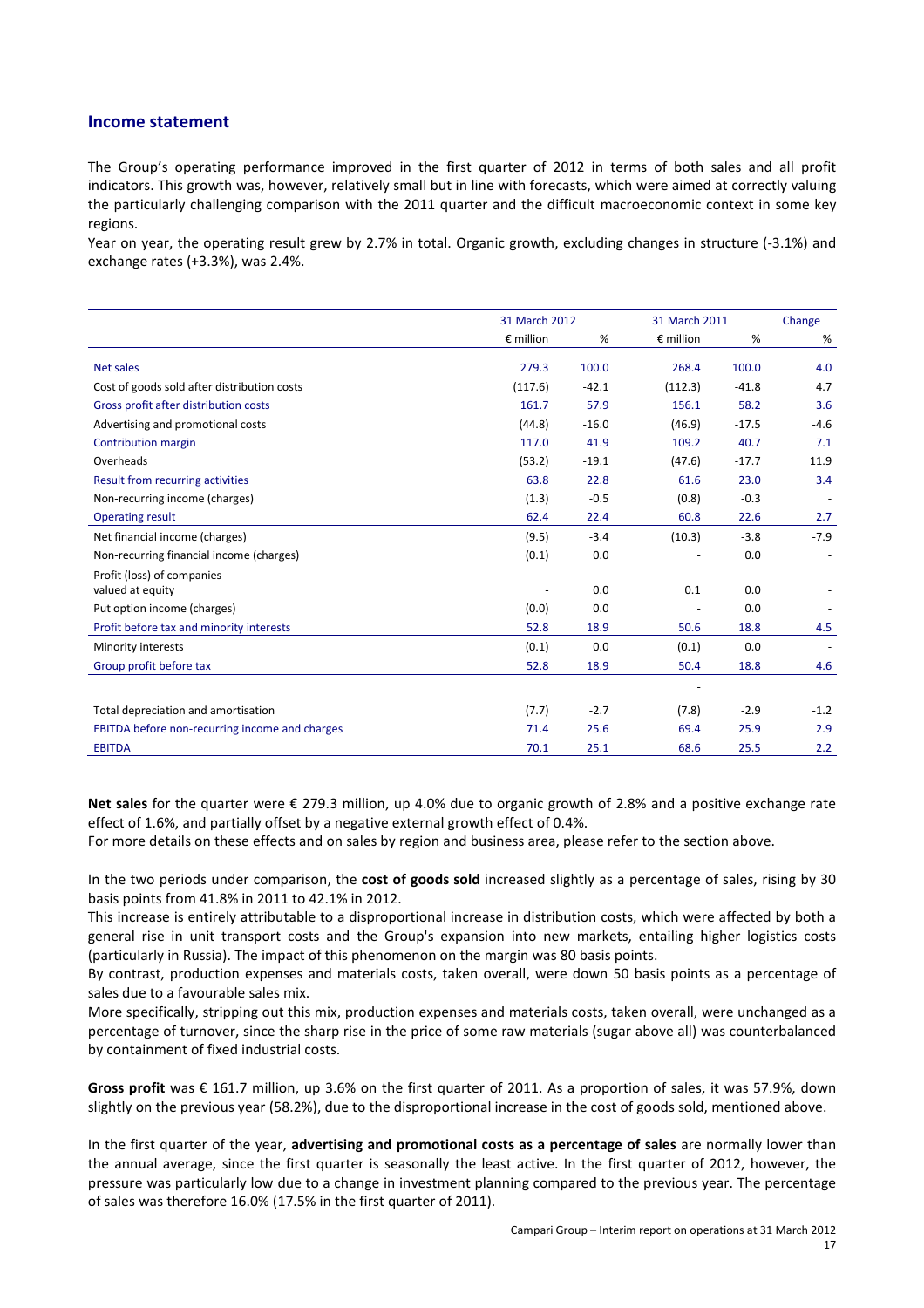The **contribution margin** was € 117.0 million, up 7.1% in total and comprising organic growth of 4.6% and a favourable exchange rate effect of 2.5%. However, no material impact was seen in relation to external growth, which had a minimal effect of 0.4% on net sales.

**Overheads**, which include the cost of the sales organisations and general and administrative costs, increased by 11.9% in total during the quarter. This substantial increase was due to both a sizeable external growth effect of 4.0% relating to the launch of commercial operations in Russia, and an exchange rate effect of 1.5%. Stripping out these items, organic growth in overheads in the quarter was 6.4% and included a major strengthening of the Group's central structures.

**The result from recurring activities** was € 63.8 million, an increase of 3.4% compared with the same period of last year. Stripping out the negative effects of external growth (-3.1%) and positive exchange rate effects (+3.3%), the result from recurring activities grew by 3.2%. The negative external growth effect seen in the reporting period was due to the launch of direct distribution in the Russian market, which entailed substantial investments to strengthen the commercial organisation of Campari Rus LLC, with a negative impact of 4.0% on total Group overheads.

However, sales in Russia got off to a slow start in the first quarter of 2012, as was expected and as is often the case when third-party distribution agreements are discontinued in markets.

**Non-recurring income and charges** showed a net negative balance of € 1.3 million, mainly caused by restructuring costs (EUR € -0.8 million in the first quarter of 2011).

The **operating result** was € 62.4 million in the first quarter of 2012, representing a total increase of 2.7% compared with the first quarter of last year. Stripping out the effects of external growth (-3.1%) and exchange rates (+3.3%), organic growth was 2.4%.

ROS (return on sales, i.e. operating result as a percentage of net sales) was 22.4%, compared with 22.6% in the previous year.

**Depreciation and amortisation** in the period totalled € 7.7 million, in line with the first quarter of 2011.

**EBITDA before non-recurring income and charges** increased by 2.9% (+2.6% on a same-structure basis and at constant exchange rates) to € 71.4 million, while **EBITDA** rose by 2.2% (+1.9% on a same-structure basis and at constant exchange rates) to  $\epsilon$  70.1 million.

**Net financial charges** totalled € 9.5 million in the first quarter of 2012, lower than the € 10.3 million registered in the same period of 2011.

This improvement was due to a decline in average Group debt in the quarter, from  $\epsilon$  647.9 million in 2011 to  $\epsilon$  613.1 million in 2012.

**Minority interests** for the period were low, at  $\epsilon$  0.1 million, and the same as in the first quarter of 2011.

**Group profit before tax** was € 52.8 million, up 4.6% year on year (+0.1% at constant exchange rates).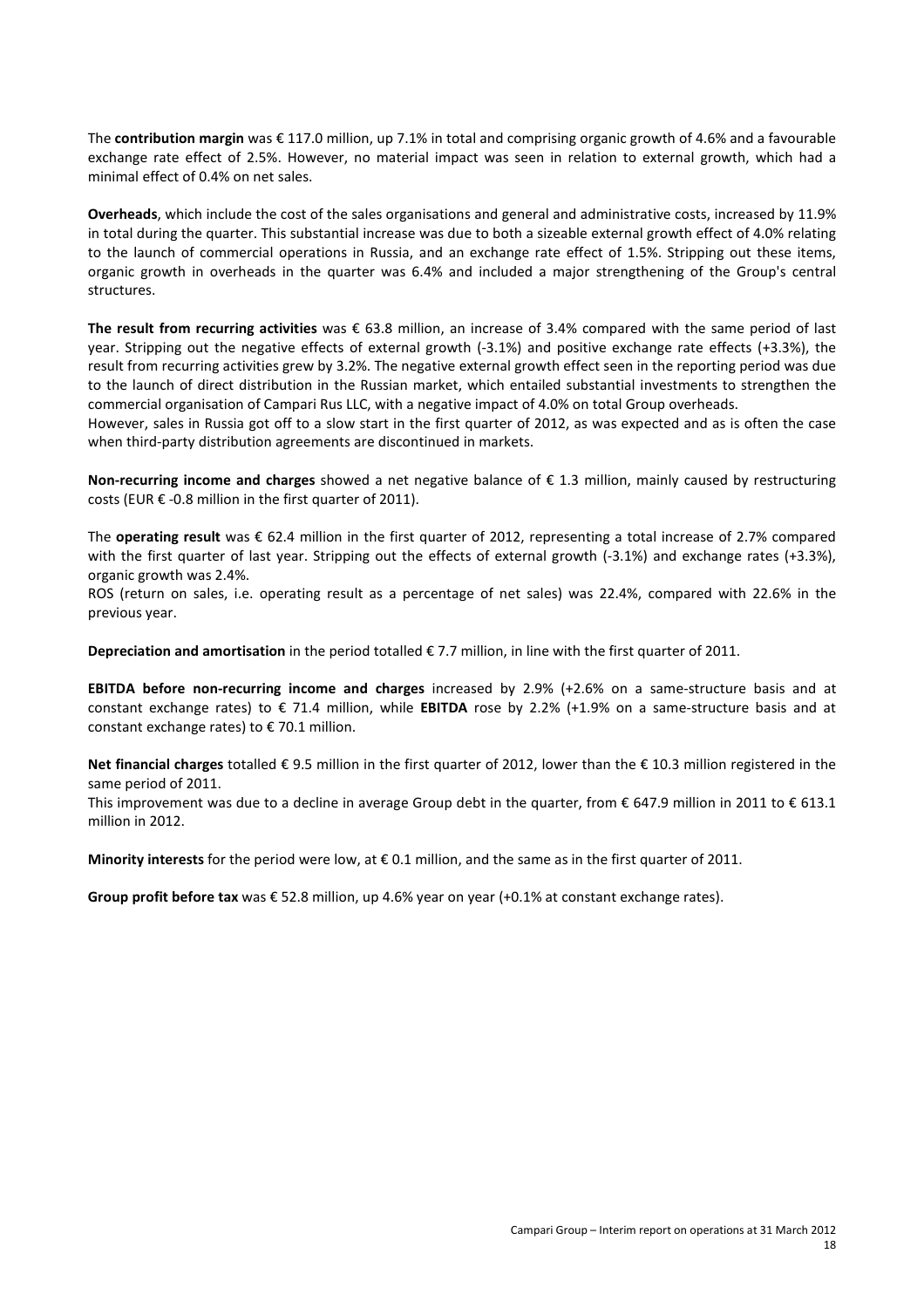## **Financial situation**

#### Breakdown of net debt

|                                                                          | 31 March 2012      | 31 December 2011   | Change |
|--------------------------------------------------------------------------|--------------------|--------------------|--------|
|                                                                          | $\epsilon$ million | $\epsilon$ million |        |
| Cash and cash equivalents                                                | 453.8              | 414.2              | 39.6   |
| Payables to banks                                                        | (145.2)            | (144.9)            | (0.3)  |
| Real estate lease payables                                               | (0.3)              | (3.0)              | 2.7    |
| Short-term portion of private placement                                  | (81.5)             | (83.7)             | 2.2    |
| Other financial receivables and payables                                 | (13.6)             | (10.7)             | (2.8)  |
| Short-term net cash position                                             | 213.2              | 171.8              | 41.4   |
| Payables to banks                                                        | (0.1)              | (0.1)              |        |
| Real estate lease payables                                               | (1.4)              | (1.4)              | 0.0    |
| Private placement and bond                                               | (793.2)            | (798.5)            | 5.4    |
| Other financial receivables and payables                                 | (0.4)              | (0.5)              | 0.2    |
| Medium-/long-term net debt                                               | (795.0)            | (800.6)            | 5.6    |
| Debt relating to operating activities                                    | (581.8)            | (628.8)            | 47.0   |
| Payables for the exercise of put options and potential earn-out payments | (7.7)              | (7.8)              | 0.0    |
| Net debt                                                                 | (589.5)            | (636.6)            | 47.0   |

The Group's net debt at 31 March 2012 was € 589.5 million, € 47.0 million lower than the figure of € 636.6 million reported at 31 December 2011.

The improvement of  $\epsilon$  47.0 million is the combined result of an increase of  $\epsilon$  41.4 million in the short-term net cash position due to the cash generated during the period and a € 5.6 million reduction in medium-/long-term net debt, largely due to the positive effect of the devaluation of the US dollar on the debt component denominated in that currency.

Group net debt includes a financial payable relating to the potential future exercise of a put option by the minority shareholders of Vasco (CIS) OOO (now Campari Rus LLC) and to the potential recognition of earn-outs mainly connected to the acquisition of Sagatiba S.A. and Cabo Wabo.

At 31 March 2012, this payable stood at € 7.7 million, largely unchanged compared with 31 December 2011.

#### Operating working capital

The table below compares the figures at 31 March 2012, 31 December 2011 and 31 March 2011; operating working capital is also shown, for each period, as a proportion of sales over the previous 12 months.

|                                                  | 31 March 2012      | 31 December 2011   | Change             | 31 March 2011      | Change             |
|--------------------------------------------------|--------------------|--------------------|--------------------|--------------------|--------------------|
|                                                  | $\epsilon$ million | $\epsilon$ million | $\epsilon$ million | $\epsilon$ million | $\epsilon$ million |
|                                                  |                    |                    |                    |                    |                    |
| Receivables from customers                       | 247.2              | 278.0              | (30.8)             | 237.1              | 10.1               |
| Inventories                                      | 357.6              | 331.3              | 26.3               | 305.8              | 51.8               |
| Trade payables                                   | (160.7)            | (166.8)            | 6.1                | (178.6)            | 17.9               |
| <b>Operating working capital</b>                 | 444.1              | 442.5              | 1.6                | 364.3              | 79.8               |
| Sales in the previous 12 months                  | 1,285.1            | 1.274.2            | 10.9               | 1.197.9            | 87.3               |
| Working capital as % of sales in the previous 12 |                    |                    |                    |                    |                    |
| months                                           | 34.6               | 34.7               |                    | 30.4               |                    |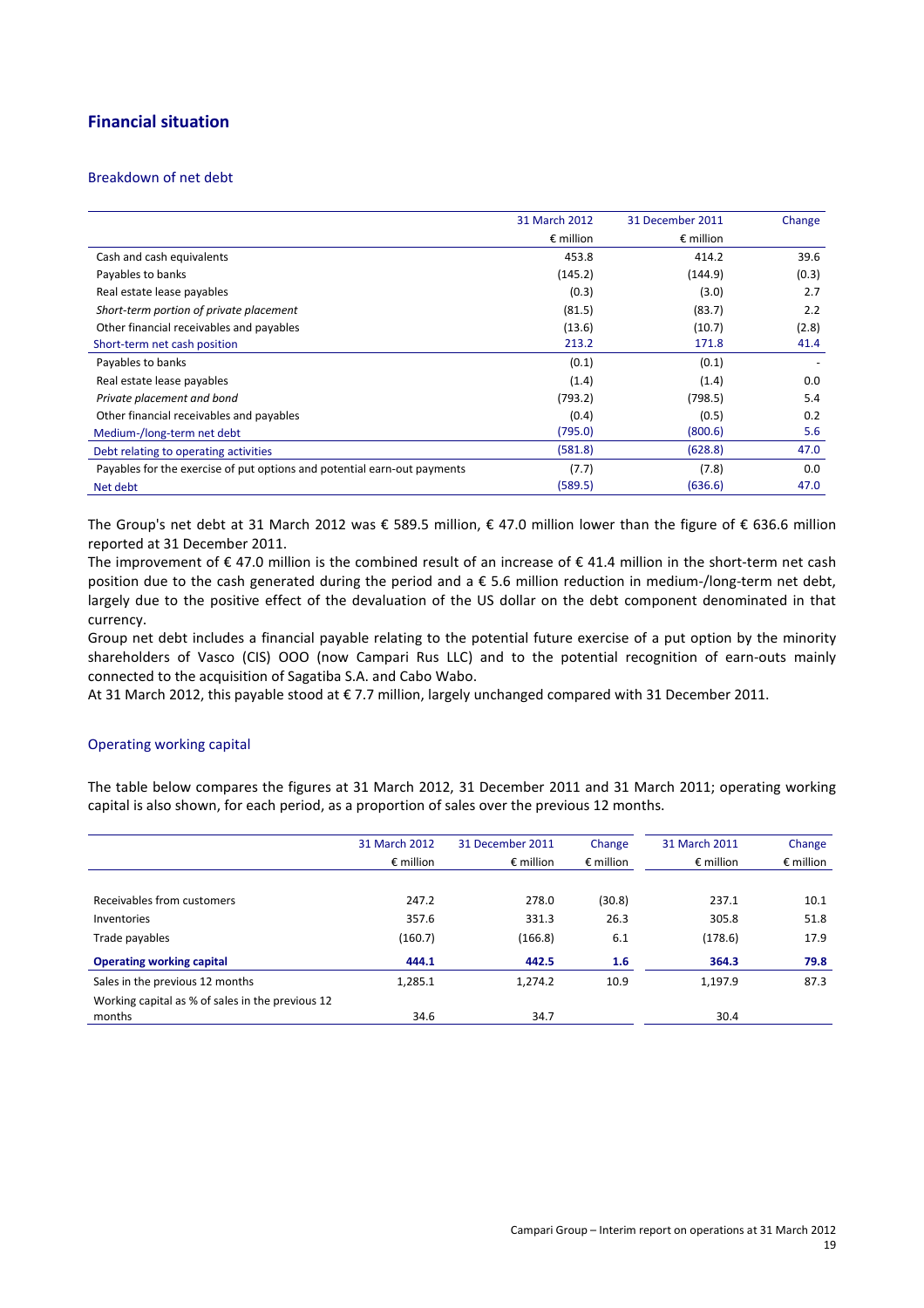Operating working capital at 31 March 2012 was € 444.1 million, an increase of € 1.6 million compared with 31 December 2011.

Stripping out the exchange rate effect relating to the depreciation of the US dollar and Brazilian real, which reduced working capital by € 5.5 million, working capital increased by € 7.1 million in the quarter.

Seasonal effects between the two dates under comparison caused a drop in the value of trade receivables in the first quarter (which are historically higher at 31 December in absolute terms compared with other periods of the year), offset by an increase in inventories of finished products in view of the seasonal peak in the second quarter.

At 31 March 2012, operating working capital amounted to 34.6% of net sales in the previous 12 months, in line with the 34.7% registered at 31 December 2011.

Operating working capital was € 79.8 million higher at 31 March 2012 than in the same period a year previously, representing an increase as a percentage of sales from 30.4% in March 2011 to 34.6% in March 2012. This change was mainly the result of strong growth in inventories, due to both the entry into full operations of the trading activities of Campari Rus LLC and the steady increase in stocks of liquid undergoing the aging process at the Group's distilleries in Scotland and Kentucky, aimed at sustaining expected sales growth in the Glen Grant and Wild Turkey brands.

### **Events taking place after the end of the period**

#### Ordinary shareholders' meeting of the Parent Company

On 27 April 2012, the ordinary shareholders' meeting of Davide Campari-Milano S.p.A. approved the financial statements for financial year 2011 and agreed the payment of a dividend of € 0.07 per share outstanding, up 16.7% on the dividend paid out for financial year 2010.

The total dividend, calculated on the shares outstanding and excluding own shares (2,163,020 shares) was € 40,504,589.

#### Distribution of Tullamore DEW in Germany

The Group announced a major new distribution agreement under which the Irish whiskey, Tullamore DEW, is to be distributed by Campari Deutschland GmbH from 1 July 2012. The agreement relates to the acquisition of Cooley Irish whiskies by Beam Global in January 2012, which entailed the renegotiation of distribution contracts by William Grant & Sons. Germany is the core sales market for the Tullamore Dew brand.